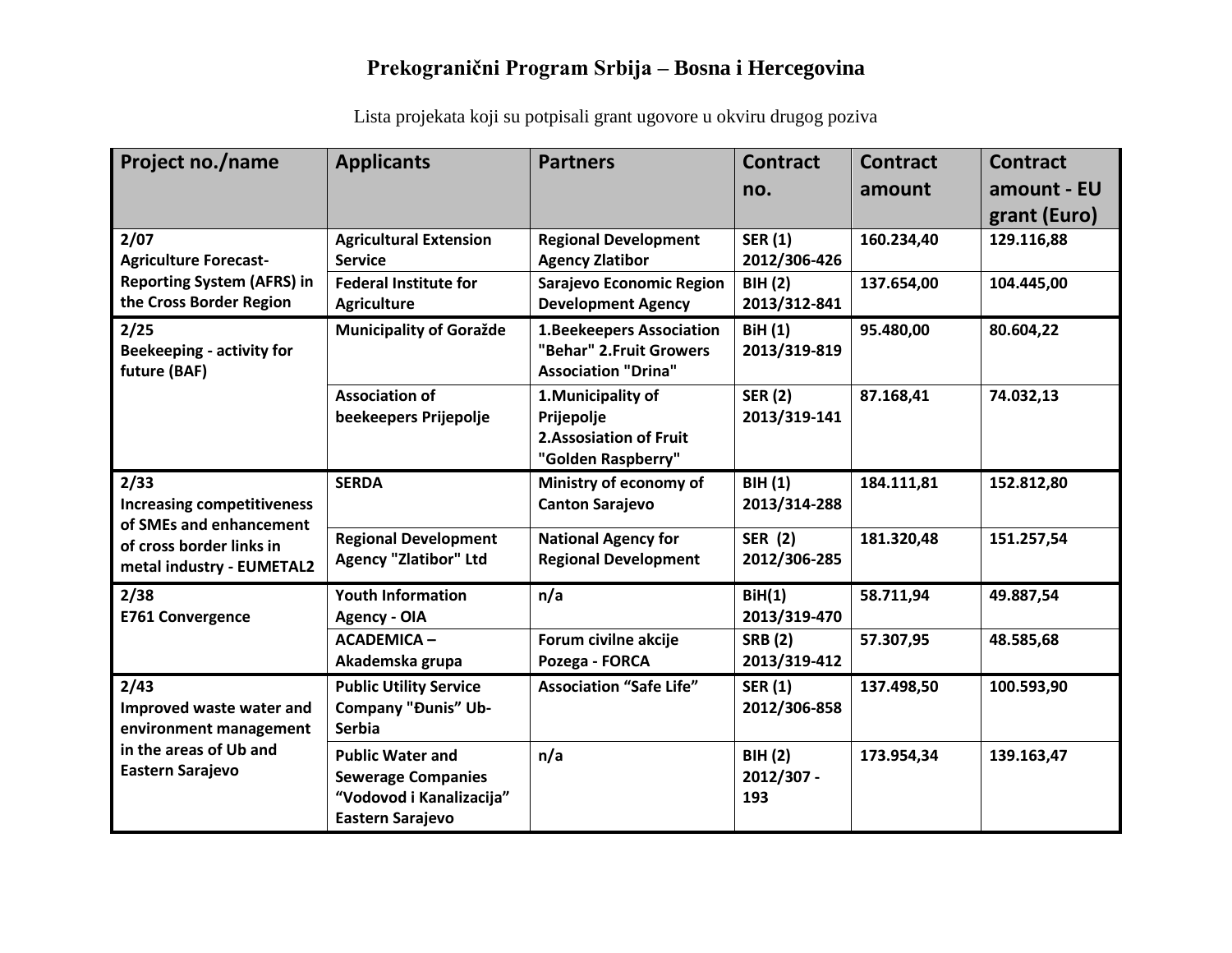| 2/49<br><b>Development and</b><br><b>Promotion of Health</b><br><b>Tourism Spas in Cross-</b><br>border Area of B&H-Serbia<br>- CROSS SPA                       | <b>Local Democracy</b><br><b>Foundation</b>                                                      | Sarajevo Economic Region<br><b>Development Agency</b><br><b>SERDA</b>              | <b>BIH (1)</b><br>2013/315-963      | 269.121,90 | 228.753,62 |
|-----------------------------------------------------------------------------------------------------------------------------------------------------------------|--------------------------------------------------------------------------------------------------|------------------------------------------------------------------------------------|-------------------------------------|------------|------------|
|                                                                                                                                                                 | <b>Tourism Organization of</b><br><b>Western Serbia</b>                                          | <b>Regional Development</b><br><b>Agency Zlatibor</b>                              | <b>SER (2)</b><br>2013/315-288      | 183.031,32 | 155.576,62 |
| 2/58<br>Improvement of the<br><b>International Lim Biathlon</b><br>manifestation Priboj-Rudo<br>(Setihovo) - Regatta for all                                    | <b>Municipality of Rudo</b><br>Municipal Development<br>Agency from Rudo                         | n/a                                                                                | <b>BIH (1)</b><br>2013/319-973      | 82.492,00  | 69.466,51  |
|                                                                                                                                                                 | <b>Tourist organization</b><br>Priboj                                                            | n/a                                                                                | <b>SER (2)</b><br>2013/320-200      | 88.725,12  | 74.972,73  |
| 2/60<br><b>Environment friendly, New</b><br>and Organic approach to<br><b>Agriculture in the cross</b><br>border region of Bosnia and<br>Herzegovina - ENO Agri | Directorate for<br><b>Agriculture and</b><br><b>Commodity Reserves of</b><br>the City of Valjevo | 'Regional Chamber of<br><b>Commerce Valjevo;</b><br><b>Municipality of Sjenica</b> | <b>SRB</b> (1)<br>2013/319-520      | 150.123,75 | 126.614,37 |
|                                                                                                                                                                 | <b>Union of Associations of</b><br>organic producers of the<br><b>Federation BiH</b>             | Sarajevo Economic<br><b>Regional Development</b><br><b>Agency SERDA</b>            | <b>BiH</b><br>2013/315-535          | 239.190,00 | 203.311,50 |
| 2/61<br><b>Safe Food Region</b>                                                                                                                                 | <b>Regional Chamber of</b><br><b>Commerce Valjevo</b>                                            | n/a                                                                                | <b>SER (1)</b><br>2012/308-587      | 53.309,38  | 43.708,36  |
|                                                                                                                                                                 | <b>Regional Chamber of</b><br><b>Commerce Bijeljina</b>                                          | n/a                                                                                | <b>BIH (2)</b><br>2012/307 -<br>108 | 34.580,00  | 28.580,37  |
| 2/62<br><b>Schools Waste Less</b>                                                                                                                               | <b>Duboko Regional Sanitary</b><br>Landfill                                                      | 1.RRA Zlatibor Ltd<br>2. Teacher's association<br>Opstanak                         | <b>SER (1)</b><br>2012/306 -<br>112 | 190.168,00 | 158.904,38 |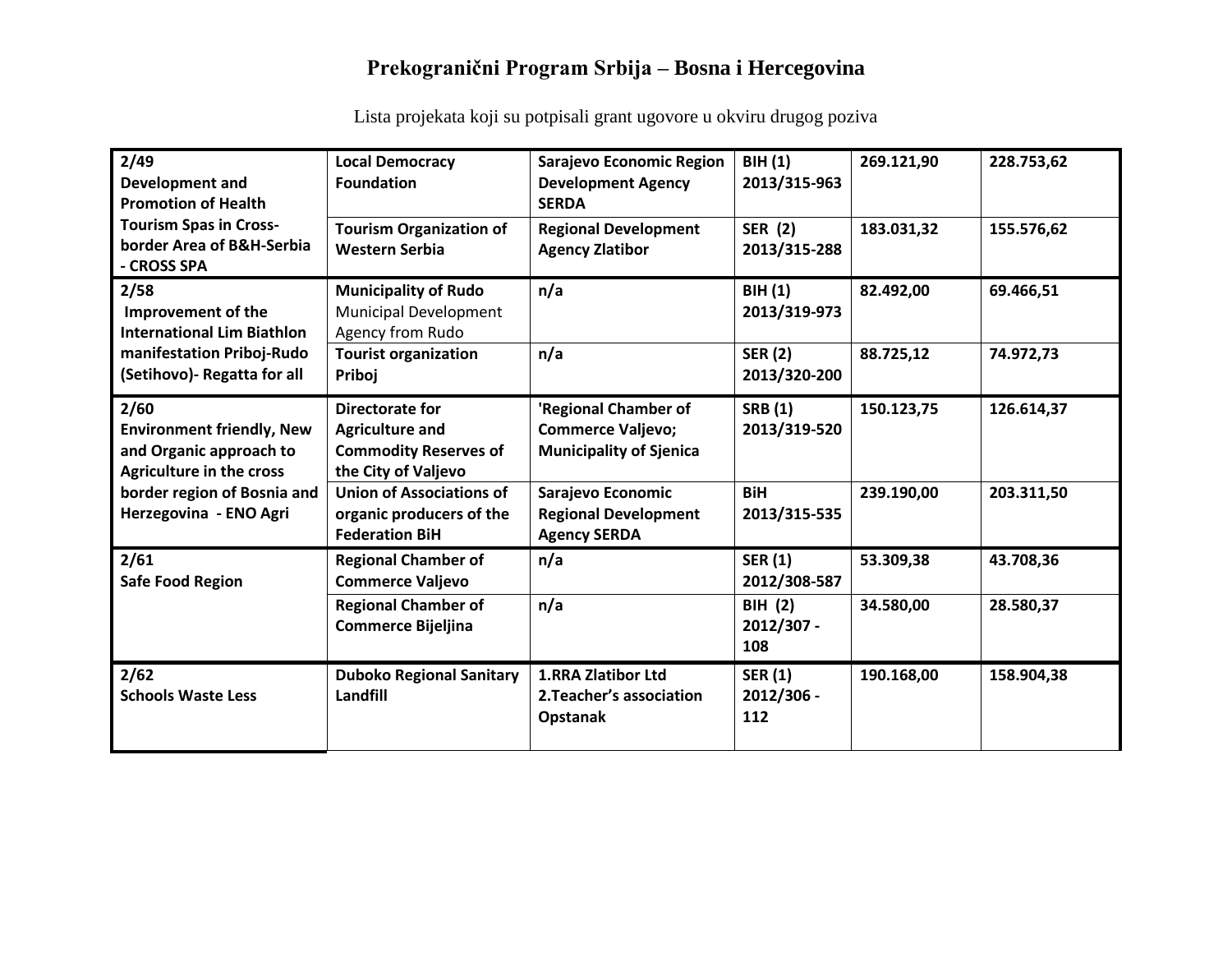|                                                                                                                  | <b>Public Utility Company</b><br><b>Komunalac Tuzla</b>                       | <b>The Center for Ecology</b><br>and Energy                                                                                                                                                        | <b>BIH (2)</b><br>2012/307-101 | 127.580,00 | 98.900,02  |
|------------------------------------------------------------------------------------------------------------------|-------------------------------------------------------------------------------|----------------------------------------------------------------------------------------------------------------------------------------------------------------------------------------------------|--------------------------------|------------|------------|
| 2/68<br>UP.S.TREA.M. 2 - UPdate of<br><b>Socialization and</b><br><b>TREAtment in Mental</b><br>health, 2nd part | 1. Caritas Valjevo                                                            | 1. Zdravstveni centar<br>Valjevo 2. Grad Valjevo;<br>3. Medicinska škola "Dr.<br>Miša Pantić"; 4. Centar za<br>istraživanje i<br>unapređivanje mentalnog<br>zdravlja Vanima; 5.Red<br><b>Cross</b> | <b>SER (1)</b><br>2014/337-180 | 74.471,57  | 62.623,14  |
|                                                                                                                  | Udruženje za uzajamnu<br>pomoć u duševnoj nevolji<br>TK "Fenix"               | JZU Dom Zdravlja sa<br>poliklinikom 'Dr Mustafa<br>Šehović' Tuzla                                                                                                                                  | <b>BiH(2)</b><br>2014/338-107  | 72.590,00  | 47.864,15  |
| 2/69<br><b>Strengthening professional</b><br>adult education in rural<br>areas                                   | <b>Caritas of Bishops</b><br><b>Conference of BiH</b>                         | 1. Municipality of Kresevo<br>2. Municipality of Kiseljak                                                                                                                                          | <b>BIH(1)</b><br>2013/314-534  | 123.764,11 | 102.909,85 |
|                                                                                                                  | <b>Caritas Sabac</b>                                                          | 1. Caritas Serbia<br>2. City of Sabac                                                                                                                                                              | <b>SER (2)</b><br>2012/306-905 | 137.068,25 | 114.150,44 |
| 2/98<br>Youth - Most Important<br><b>Driving Engine of Our</b><br><b>Region</b>                                  | <b>Helsinki Committee for</b><br><b>Human Rights in</b><br>Republika Srpska   | n/a                                                                                                                                                                                                | <b>BIH (1)</b><br>2013/320-310 | 47.085,00  | 39.765,00  |
|                                                                                                                  | <b>Center for Equitable</b><br><b>Regional Development-</b><br><b>CenTriR</b> | n/a                                                                                                                                                                                                | <b>SER (2)</b><br>2013/318-619 | 42.355,95  | 35.943,26  |
| 2/102<br>Wise use of common<br>natural resources - road to                                                       | <b>Uneco</b>                                                                  | 1. Municipality Bogatić<br>2. Municipality Mali<br>Zvornik                                                                                                                                         | <b>SER (1)</b><br>2012/306-105 | 134.958,35 | 112.825,18 |